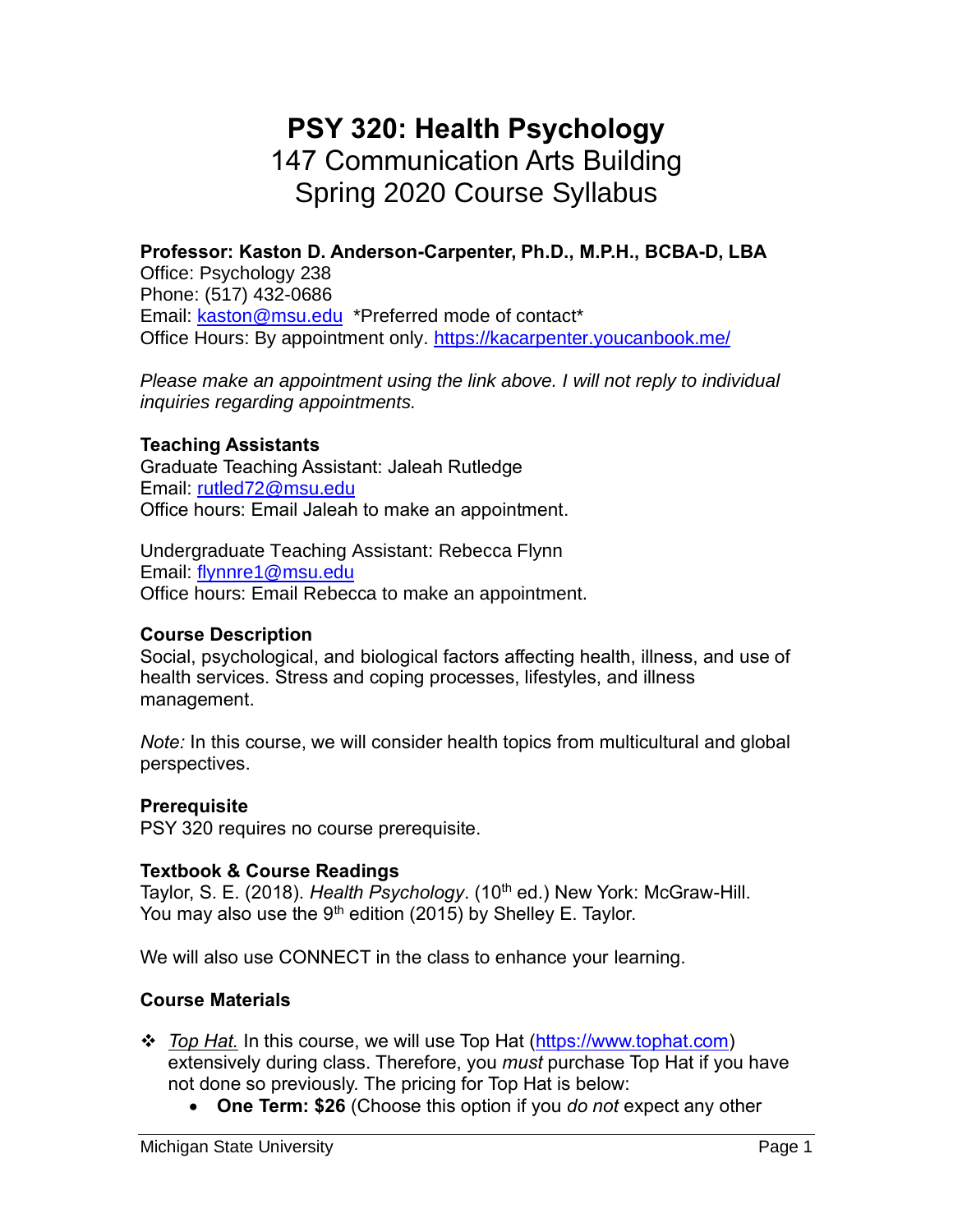instructor to use Top Hat in any of your other classes while you are at MSU.)

- **Annual: \$38** (Choose this option if you will use Top Hat in other classes *this academic year only*.)
- **Lifetime: \$75** (Choose this option if you expect to use Top Hat in other classes in the future while you are at MSU. If you choose this option, you will have access to Top Hat for the rest of your life.)
- More information about Top Hat student pricing can be found here: <https://tophat.com/educational-technology/pricing/>

You can use Apple or Android Smartphones, tablets, laptops, or text messaging to interact with the Top Hat system. (Note: I will also use Top Hat to take attendance.)

If you have a Top Hat account from a previous course, you can use the same account. An email invitation will be sent to you by email, but if don't receive this email, you can register by simply visiting our course website: <https://app.tophat.com/e/483770>

### **Note: our Course Join Code is 381298**

Should you require assistance with Top Hat at any time, please contact their Support Team directly by way of email (support@tophat.com), the in-app support button, or by calling 1-888-663-5491.

- ❖ *Packback*. We will also use Packback for out-of-class discussions. You will use the system to submit your weekly discussion questions by Thursdays at 5:00 p.m. **The course fee for Packback is \$25**.
- ❖ *Kritik*. We will use Kritik as the primary assessment tool (in place of the typical 50-question exam). This platform will give you the opportunity to demonstrate your knowledge *in your own words*. In addition, your peers will provide you feedback on your responses, and you get to assess their ability to give you feedback! (Woo hoo!)

You'll have 6 Kritik assignments throughout the semester. This, in addition to your CONNECT assignments, will comprise your "exam" grade for this course. **The fee for Kritik is \$15.**

I will use D2L [\(https://d2l.msu.edu/\)](https://d2l.msu.edu/) to post your grades and communicate with you. Please ensure that your contact information is current so that you receive all class-related emails. If you have any trouble using D2L, you can contact the helpdesk. If you are unfamiliar with D2L, please complete the on-line tutorial: from the D2L page, click on help. A new screen will open up: click on Student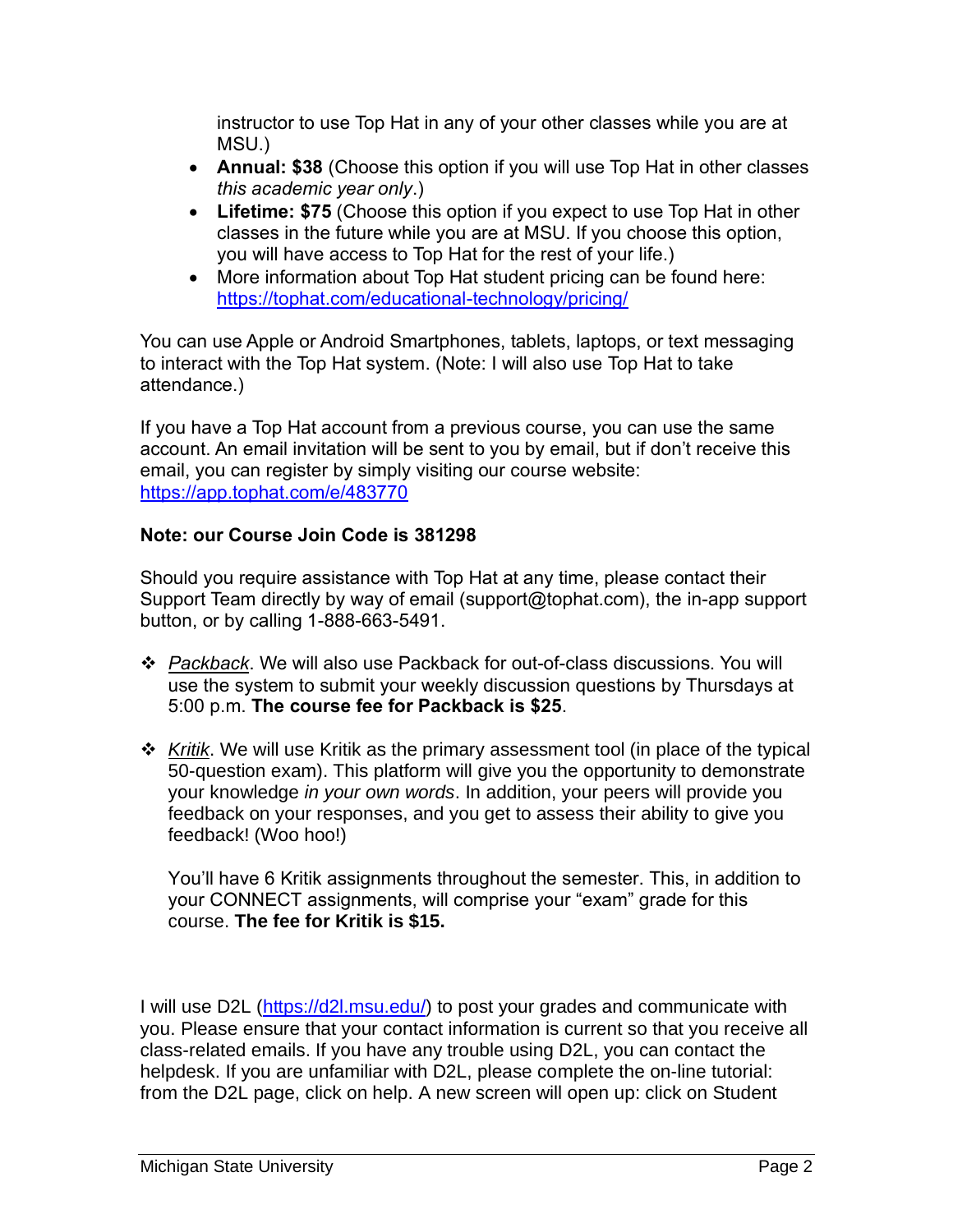Quick Start Guide. Please direct all technical questions to the D2L helpdesk at 517.355.2345 or 800.500.1554.

### **Technical Assistance**

If you need technical assistance at any time during the course or to report a problem you can:

- Visit the [Distance Learning Services Support Site](https://www.lib.msu.edu/dls/)
- Visit the [Desire2Learn Help Site \(http://help.d2l.msu.edu/](http://help.d2l.msu.edu/) )
- Or call Distance Learning Services: (800) 500-1554 or (517) 355-2345

#### **Resource Persons with Disabilities (RCPD)**

- To make an appointment with a specialist, contact: (517) 353-9642 Or TTY: (517) 355-1293
- Web site for RCPD: [http://MYProfile.rcpd.msu.edu](http://myprofile.rcpd.msu.edu/)

## **Course Objectives**

The primary learning objectives for this course are:

- Identify the biological, psychological, social, and cultural aspects of health
- Understand the social-ecological determinants of health outcomes
- Apply health psychology concepts and models in real-world settings

You will meet the objectives listed above through a combination of the following activities in this course:

- Assessments
	- o You will not take exams in this class!
	- o You will have CONNECT and Kritik assignments in this course, spaced as evenly throughout the semester as possible.
	- $\circ$  In lieu of a final exam, we will have a final meeting day during the University-allotted time (see course schedule below).
- In-class activities
	- o I will use the readings for each class session to as the basis for class discussions. Additionally, you will participate in small-group activities in which you will problem-solve health problems based on scenarios I provide.
	- o We will rely extensively on Top Hat and Packback to guide our discussions
- Online discussions
	- o Online discussions will occur on the Packback platform, and I will integrate selected posts into my lecture.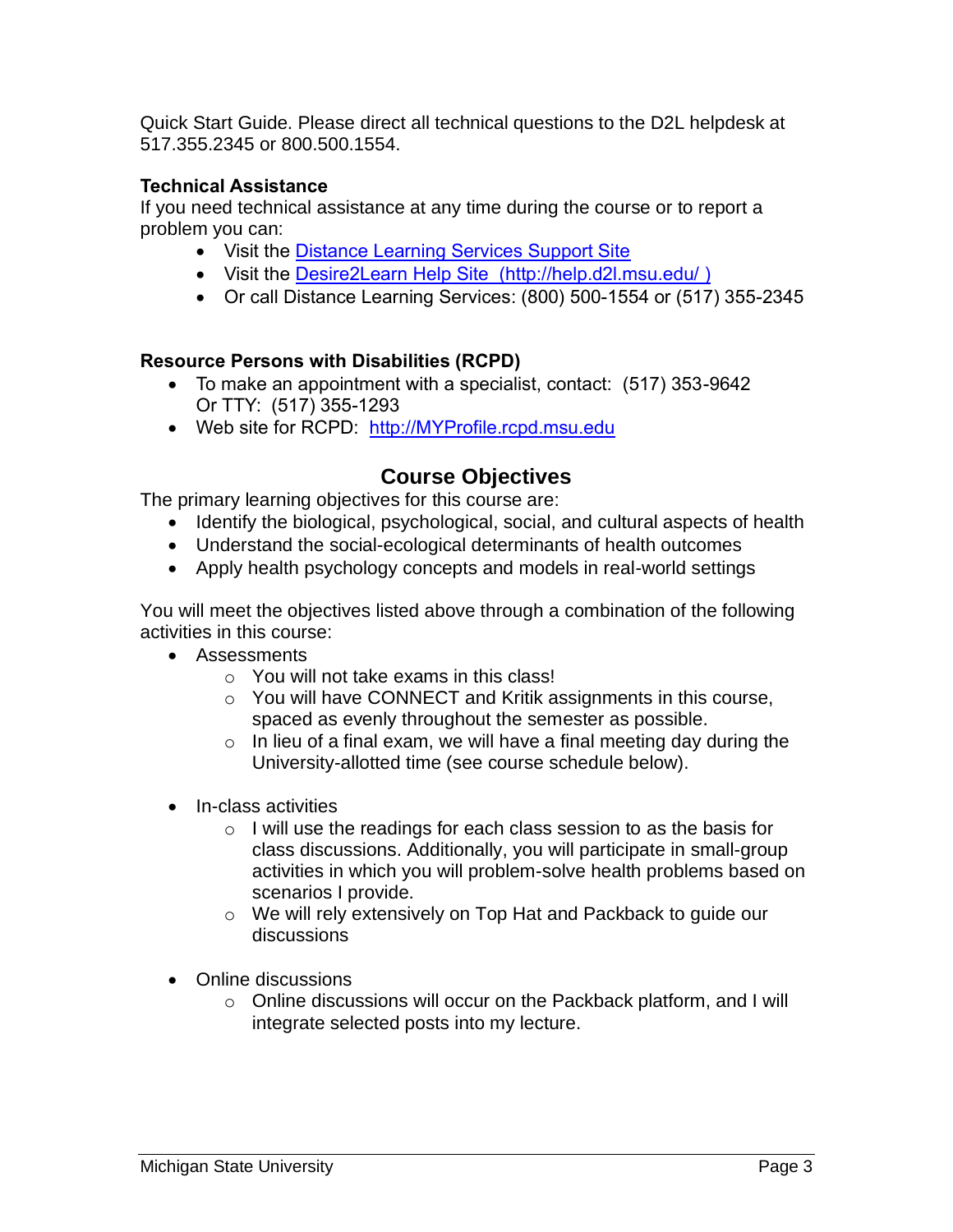## **Grading Policy**

#### **Course Activities**

All grades in PSY 320 are categorized and weighted as noted below.

| <b>Course Activity</b>               | Weight |
|--------------------------------------|--------|
| <b>Class Attendance</b>              | 25%    |
| <b>Class Participation (Top Hat)</b> | 15%    |
| <b>Packback Discussion Posts</b>     | 20%    |
| <b>Kritik Assignments</b>            | 15%    |
| <b>CONNECT Assignments</b>           | 25%    |
| Total                                | 100%   |
|                                      |        |

Packback grades will be assigned based on the number of "curiosity points" you earn based on the quality of your Packback posts and responses. Your numerical grade will be multiplied by 25 to get the grade that will be assigned to the "Packback Discussion Posts" above.

| <b>Curiosity Points</b> | <b>Numerical Grade</b> |
|-------------------------|------------------------|
| $500+$                  | 4.0                    |
| 450-499                 | 3.5                    |
| 400-449                 | 3.0                    |
| 375-399                 | 2.5                    |
| 350-374                 | 2.0                    |
| 325-349                 | 1.5                    |
| 300-324                 | 1.0                    |
| $0 - 299$               | 0.0                    |

Kritik scores for each assignment will be rated on the following criteria:

- 1) How well you integrate other cultures/perspectives into your responses
- 2) How well you include evidence or supporting information (web links would be fine)
- 3) How well you link or connect your responses to other fields/disciplines. This could certainly include what you've learned in other classes.

If your average score across peer reviewers is rated **at least Proficient in 2 of the 3 criteria**, you're doing well on the assignment.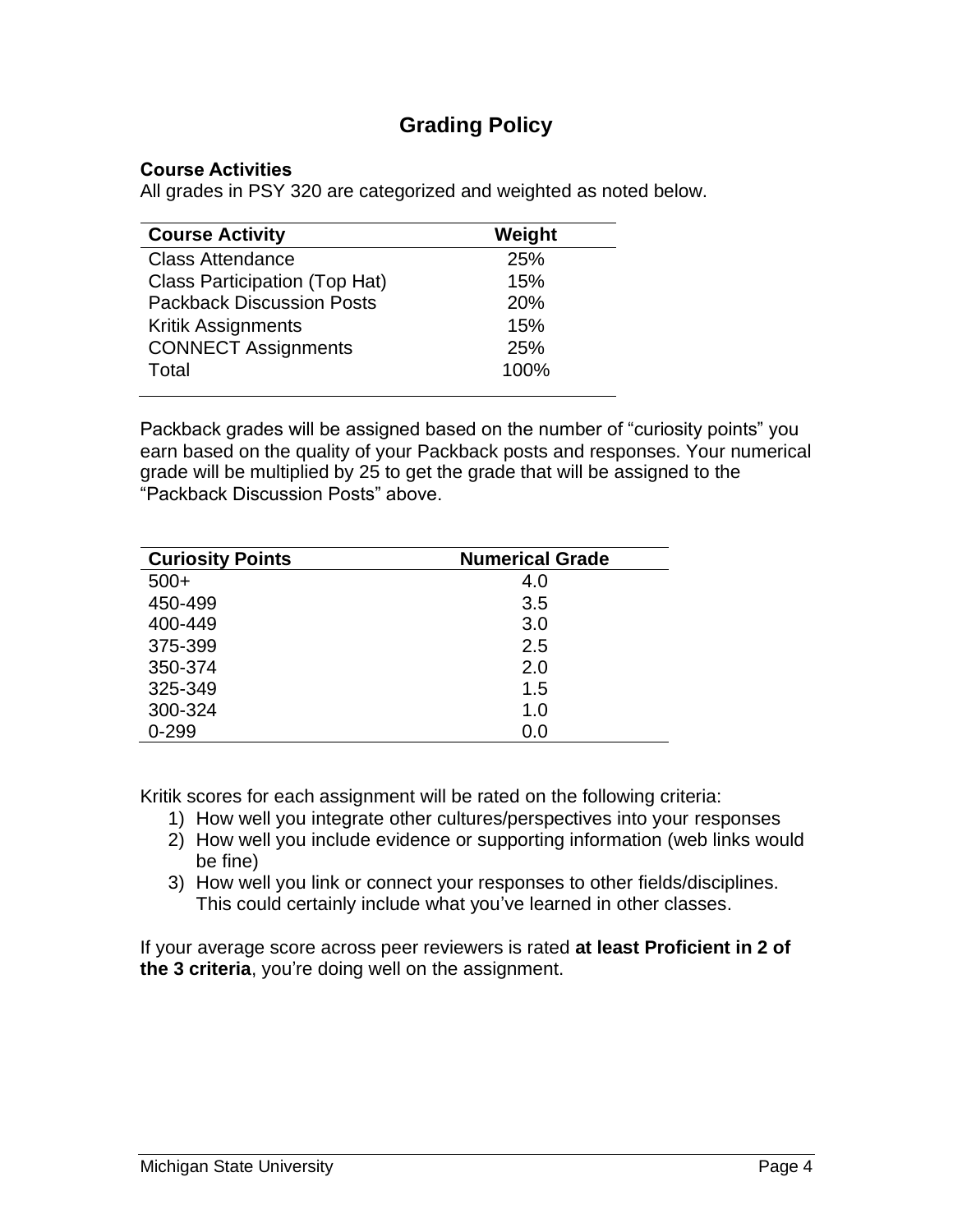The Kritik score breakdown is below:

| <b>Score</b>                            | Weight |
|-----------------------------------------|--------|
| Writing your response                   | 60%    |
| Rating your peers' work                 | 15%    |
| Giving feedback to your peers           | 15%    |
| Participating in peer evaluation        | 5%     |
| Giving feedback to your peer evaluators | 5%     |

#### **Final Grades**

The table below describes the relationships between course grades, percent, and performance. All grades will be made visible via D2L.

| <b>Course Grade</b> | <b>Percentage</b> | <b>Course Performance</b> |
|---------------------|-------------------|---------------------------|
| 4.0                 | 89.5-100%         | Superior                  |
| 3.5                 | 84.5-89.4%        | <b>Excellent</b>          |
| 3.0                 | 79.5-84.4%        | Good                      |
| 2.5                 | 74.5-79.4%        | Average                   |
| 2.0                 | 69.5-74.4%        | Adequate                  |
| 1.5                 | 64.5-69.4%        | Inadequate                |
| 1.0                 | 59.5-64.4%        | Poor                      |
| 0.0                 | $0-59.4%$         | Unacceptable              |

#### **Extra Credit**

Extra credit will be given at my discretion. Please do not ask for extra credit. I will announce all opportunities in class and/or on D2L.

#### **Course Policies**

#### **Commit to Integrity: Academic Honesty**

Article 2.3.3 of the **Academic Freedom Report** states that "The student shares with the faculty the responsibility for maintaining the integrity of scholarship, grades, and professional standards." In addition, the (insert name of unit offering course) adheres to the policies on academic honesty as specified in General Student Regulations 1.0, Protection of Scholarship and Grades; the all-University Policy on Integrity of Scholarship and Grades; and Ordinance 17.00, Examinations. (See [Spartan Life: Student Handbook and Resource Guide](http://splife.studentlife.msu.edu/) and/or the MSU Web site: [www.msu.edu.](http://www.msu.edu/))

Therefore, unless authorized by your instructor, you are expected to complete all course assignments, including homework, lab work, quizzes, tests and exams,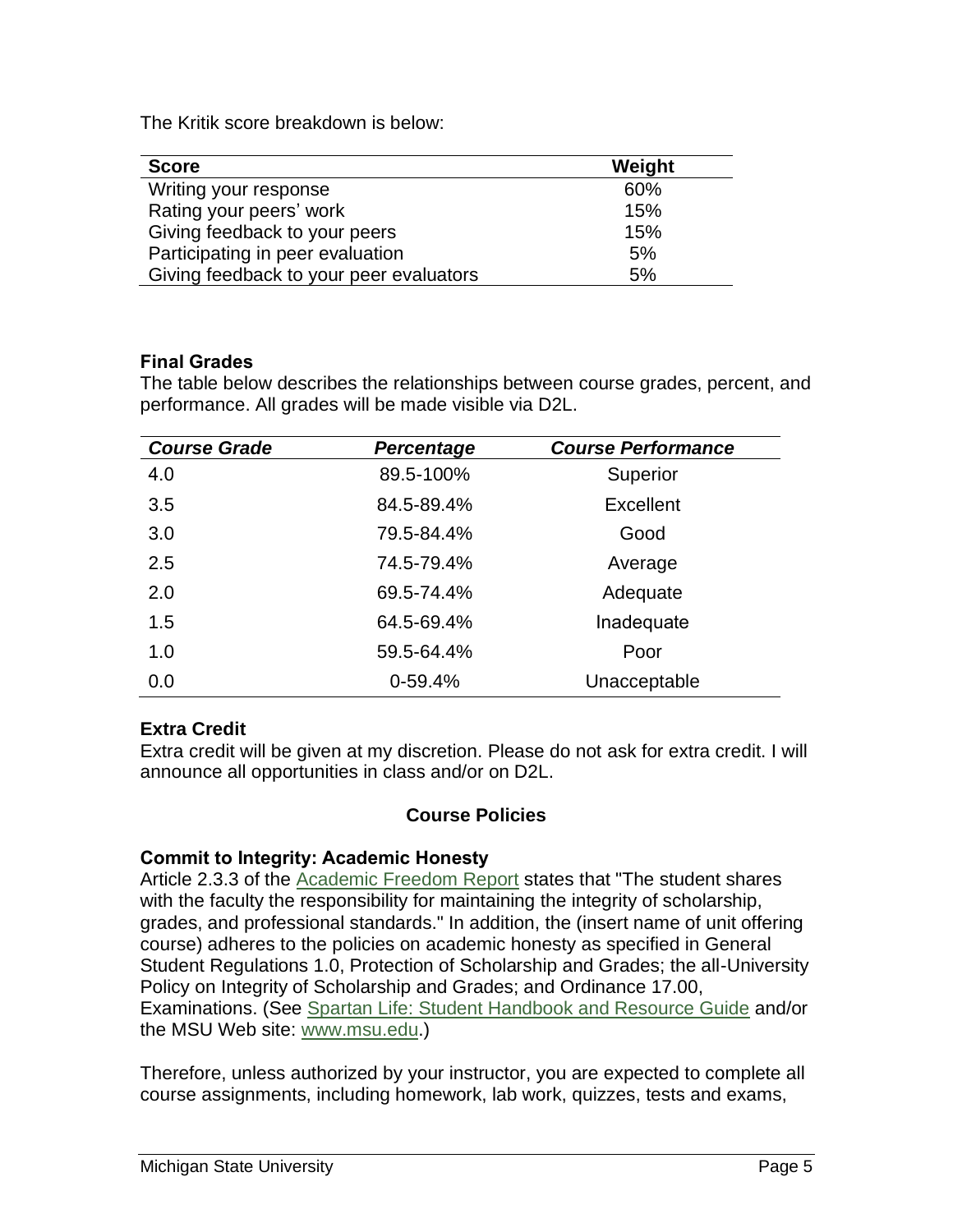without assistance from any source. You are expected to develop original work for this course; therefore, you may not submit course work you completed for another course to satisfy the requirements for this course. Also, you are not authorized to use the www.allmsu.com Web site to complete any course work in this course. Students who violate MSU academic integrity rules may receive a penalty grade, including a failing grade on the assignment or in the course. Contact your instructor if you are unsure about the appropriateness of your course work. (See also the **Academic Integrity** webpage.)

#### **Limits to Confidentiality**

Essays, journals, and other materials submitted for this class are generally considered confidential pursuant to the University's student record policies. However, students should be aware that University employees, including instructors, may not be able to maintain confidentiality when it conflicts with their responsibility to report certain issues to protect the health and safety of MSU community members and others. As the instructor, I must report the following information to other University offices (including the Department of Police and Public Safety) if you share it with me:

- Suspected child abuse/neglect, even if this maltreatment happened when you were a child,
- Allegations of sexual assault or sexual harassment when they involve MSU students, faculty, or staff, and
- Credible threats of harm to oneself or to others.

These reports may trigger contact from a campus official who will want to talk with you about the incident that you have shared. In almost all cases, it will be your decision whether you wish to speak with that individual. If you would like to talk about these events in a more confidential setting you are encouraged to make an appointment with the MSU Counseling Center.

#### **Inform Your Instructor of Any Accommodations Needed**

From the Resource Center for Persons with Disabilities (RCPD): Michigan State University is committed to providing equal opportunity for participation in all programs, services and activities. Requests for accommodations by persons with disabilities may be made by contacting the Resource Center for Persons with Disabilities at 517-884-RCPD or on the web at rcpd.msu.edu. Once your eligibility for an accommodation has been determined, you will be issued a Verified Individual Services Accommodation ("VISA") form. Please present this form to me at the start of the term and/or two weeks prior to the accommodation date (test, project, etc.). Requests received after this date may not be honored.

#### **Understand When You May Drop This Course**

#### **Drops and Adds**

The last day to add this course is the end of the first week of classes. The last day to drop this course with a 100% refund and no grade reported is (insert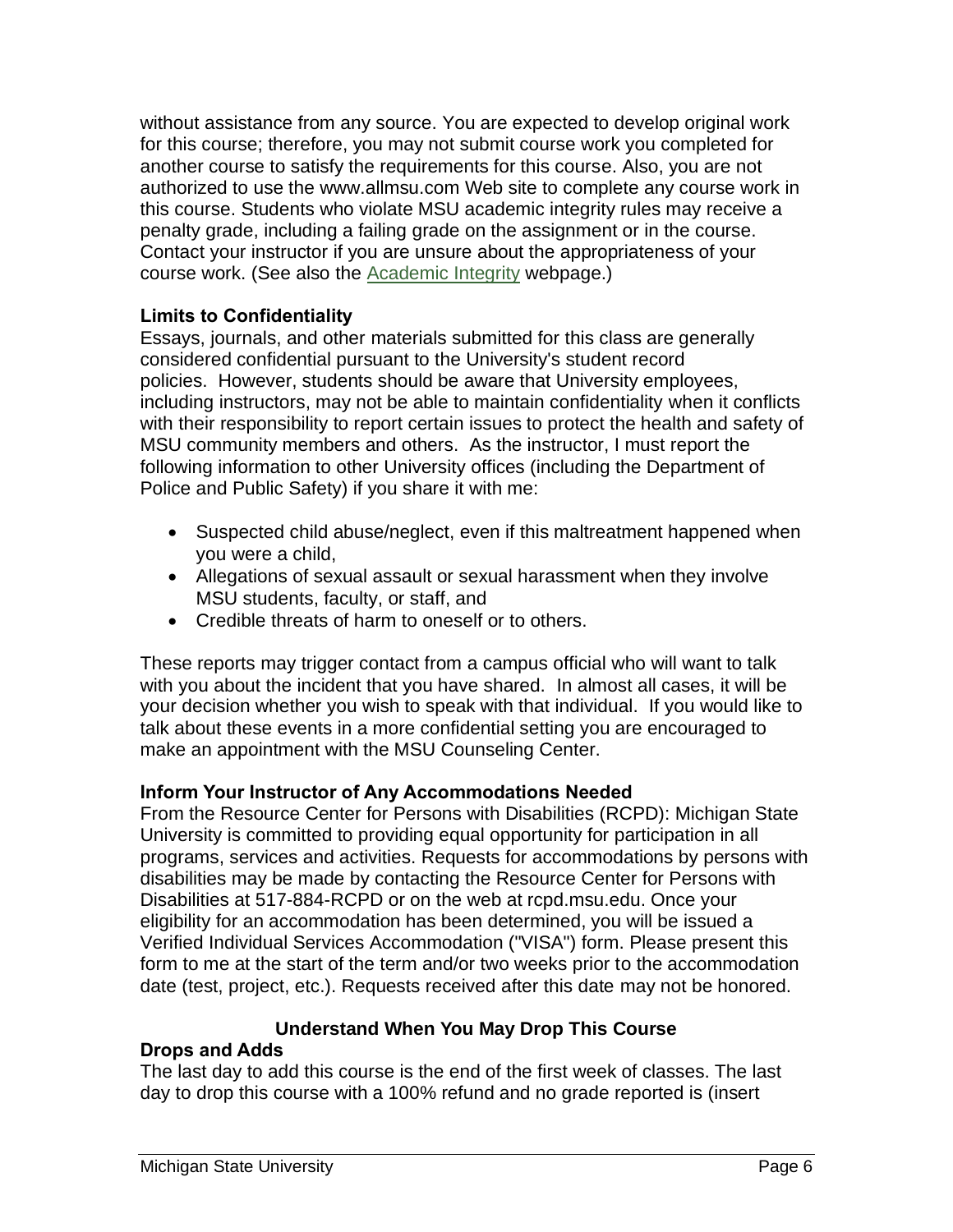date). The last day to drop this course with no refund and no grade reported is (insert date). You should immediately make a copy of your amended schedule to verify you have added or dropped this course.

#### **Commercialized Lecture Notes**

Commercialization of lecture notes and university-provided course materials is not permitted in this course.

#### **Internet**

Some professional journals will not consider a submission for publication if the article has appeared on the Internet. Please notify your instructor in writing if you do not want your course papers posted to the course Web site.

#### **Disruptive Behavior**

Article 2.III.B.4 of the **Academic Freedom Report (AFR)** for students at Michigan State University states: "The student's behavior in the classroom shall be conducive to the teaching and learning process for all concerned." Article 2.III.B.10 of the [AFR](http://splife.studentlife.msu.edu/academic-freedom-for-students-at-michigan-state-university) states that "The student has a right to scholarly relationships with faculty based on mutual trust and civility." [General Student](http://splife.studentlife.msu.edu/regulations/general-student-regulations)  [Regulation 5.02](http://splife.studentlife.msu.edu/regulations/general-student-regulations) states: "No student shall . . . interfere with the functions and services of the University (for example, but not limited to, classes . . .) such that the function or service is obstructed or disrupted. Students whose conduct adversely affects the learning environment in this classroom may be subject to disciplinary action through the Student Judicial Affairs office.

#### **Attendance**

Students whose names do not appear on the official class list for this course may not attend this class. Students who fail to attend the first four class sessions or class by the fifth day of the semester, whichever occurs first, may be dropped from the course.

#### **Build Rapport**

If you find that you have any trouble keeping up with assignments or other aspects of the course, make sure you let me or one of the TAs know as early as possible. As you will find, building rapport and effective relationships are key to becoming an effective professional. Make sure that you are proactive in informing your instructor when difficulties arise during the semester so that we can help you find a solution.

## **Course Outline/Schedule**

Important Note: Refer to the course calendar for specific meeting dates and times. Activity and assignment details will be explained in detail within each week's corresponding learning module. If you have any questions, please set up a meeting with the Teaching Assistants or with me.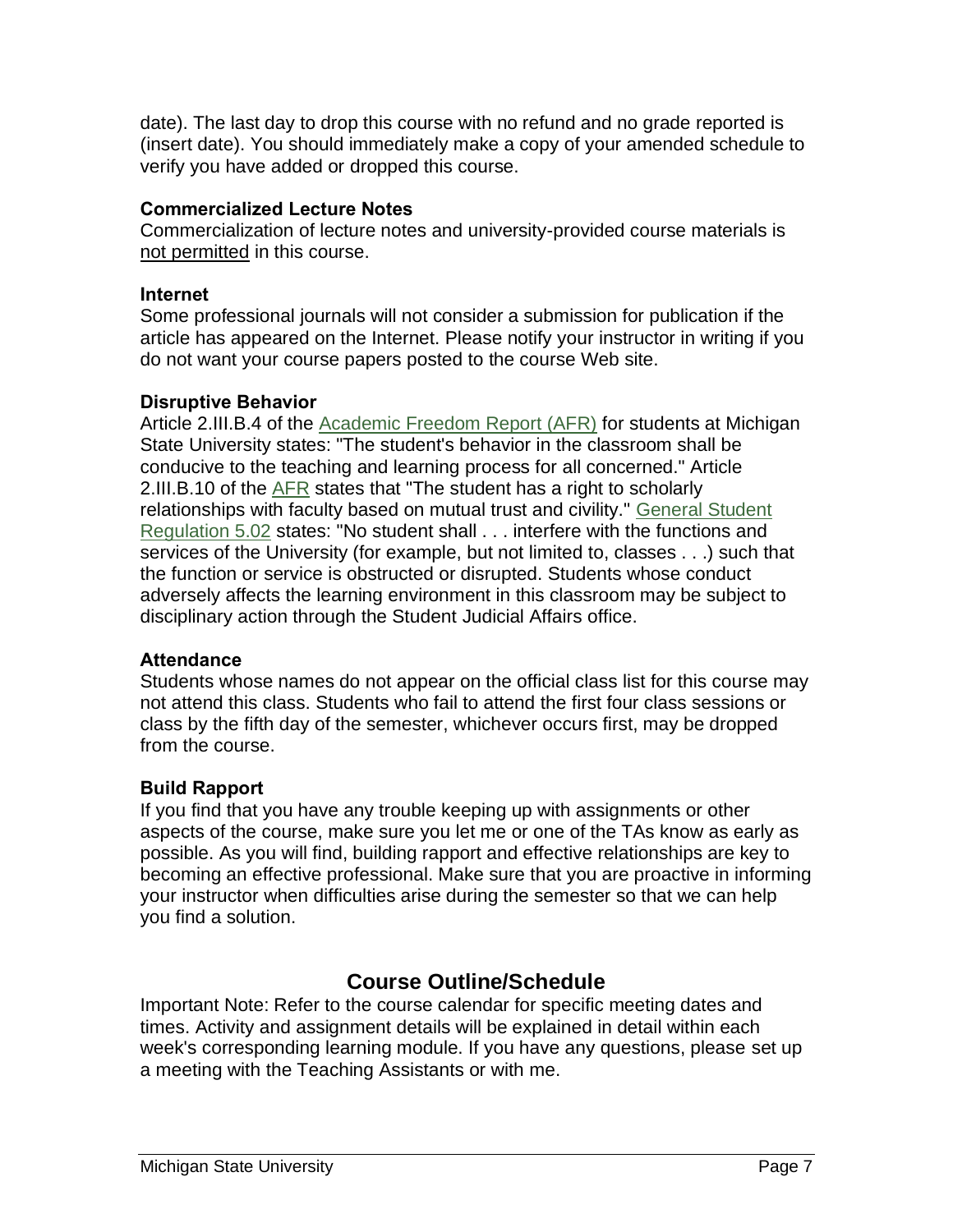Note: The schedule is subject to change with professor and class consensus.

### *January 2020*

#### **Monday, January 6th**

-Course introduction

## **Wednesday, January 8th**

-Ch. 1: Introduction to Health Psychology

#### **Friday, January 10th** -Ch. 1: Introduction to Health Psychology -Ch. 1 questions on CONNECT due January 11<sup>th</sup>

## **Monday, January 13th**

-Cultural Approaches to Health

## **Wednesday, January 15th**

-Cultural Approaches to Health -Packback questions due

#### **Friday, January 17th**

-Packback Discussion: Cultural Approaches to Health

## **Monday, January 20th**

*-MLK Day. No Class.*

## **Wednesday, January 22nd**

-Research & Ethics in Health Psychology -Packback questions due

#### **Friday, January 24th**

-Packback Discussion: Research & Ethics in Health Psychology -Kritik Assignment #1 due

## **Monday, January 27th**

-Ch. 4: Health Behaviors

## **Wednesday, January 29th**

-Ch. 4: Health Behaviors -Feedback on Kritik Assignment #1 due -Packback questions due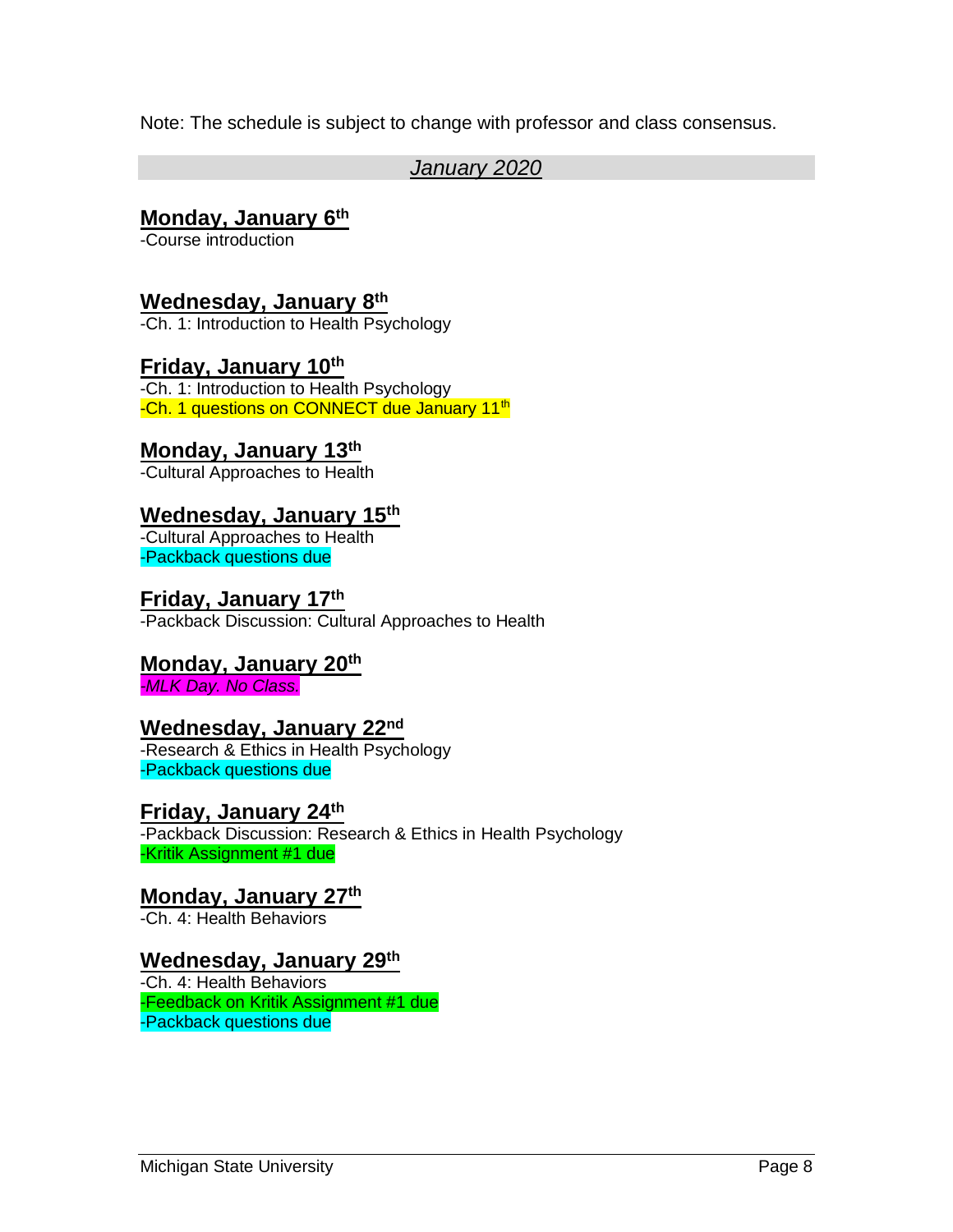### **Friday, January 31st**

-Packback Discussion: Health Behaviors -Ch. 4 questions on CONNECT due February 1<sup>st</sup> -Kritik Feedback on Feedback #1 due February 2nd

#### *February 2020*

#### **Monday, February 3rd**

-Ch. 5: Health-Compromising Behaviors

#### **Wednesday, February 5th**

-Ch. 5: Health-Compromising Behaviors -Packback questions due

#### **Friday, February 7th**

*-Mental Health Day. No Class.* -Kritik Assignment #2 due

#### **Monday, February 10th**

-Ch. 6: Stress

### **Wednesday, February 12th**

-Ch. 6: Stress -Packback questions due -Feedback on Kritik Assignment #2 due

#### **Friday, February 14th**

-Packback Discussion: Stress -Ch. 6 questions on CONNECT due February 15<sup>th</sup> -Kritik Feedback on Feedback #2 due February 16<sup>th</sup>

#### **Monday, February 17th**

-Ch. 7: Coping, Resilience, & Social Support

## **Wednesday, February 19th**

-Ch. 7: Coping, Resilience, & Social Support -Packback questions due

#### **Friday, February 21st**

-Packback Discussion: Coping, Resilience, & Social Support -Kritik Assignment #3 due -Ch. 7 questions on CONNECT due February 22<sup>nd</sup>

#### **Monday, February 24th**

-Ch. 8: Using Health Services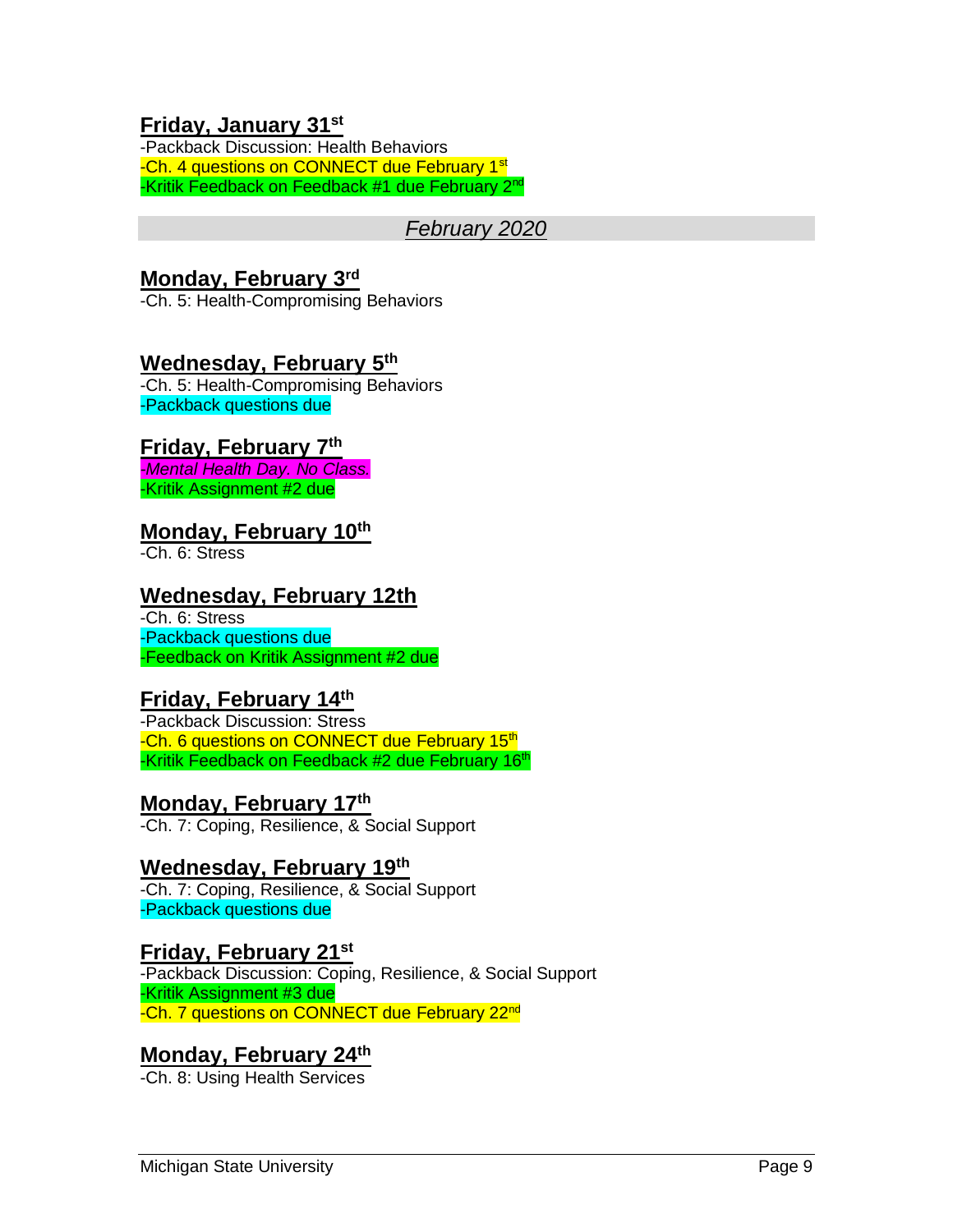## **Wednesday, February 26th**

Ch. 8: Using Health Services -Packback questions due -Feedback on Kritik Assignment #3 due

#### **Friday, February 28th**  -Packback Discussion: Using Health Services -Kritik Feedback on Feedback #3 due March 1st

## *March 2020*

**Monday, March 2nd** *Spring Break. No Class.*

**Wednesday, March 4th** *Spring Break. No Class.*

#### **Friday, March 6th** *Spring Break. No Class.*

**Monday, March 9th** -Ch. 9: Patients, Providers, & Treatments

## **Wednesday, March 11th**

-Ch. 9: Patients, Providers, & Treatments -Packback questions due

#### **Friday, March 13th**

-Packback Discussion: Patients, Providers, & Treatments -Kritik Assignment #4 due -Ch. 9 questions on CONNECT due March 14<sup>th</sup>

## **Monday, March 16th**

-Ch. 10: Pain Management

## **Wednesday, March 18th**

-Ch. 10: Pain Management -Packback questions due -Feedback on Kritik Assignment #4 due

#### **Friday, March 20th**

-Packback Discussion: Pain Management -Ch. 10 questions on CONNECT due March 21<sup>st</sup> -Kritik Feedback on Feedback #4 due March 22<sup>nd</sup>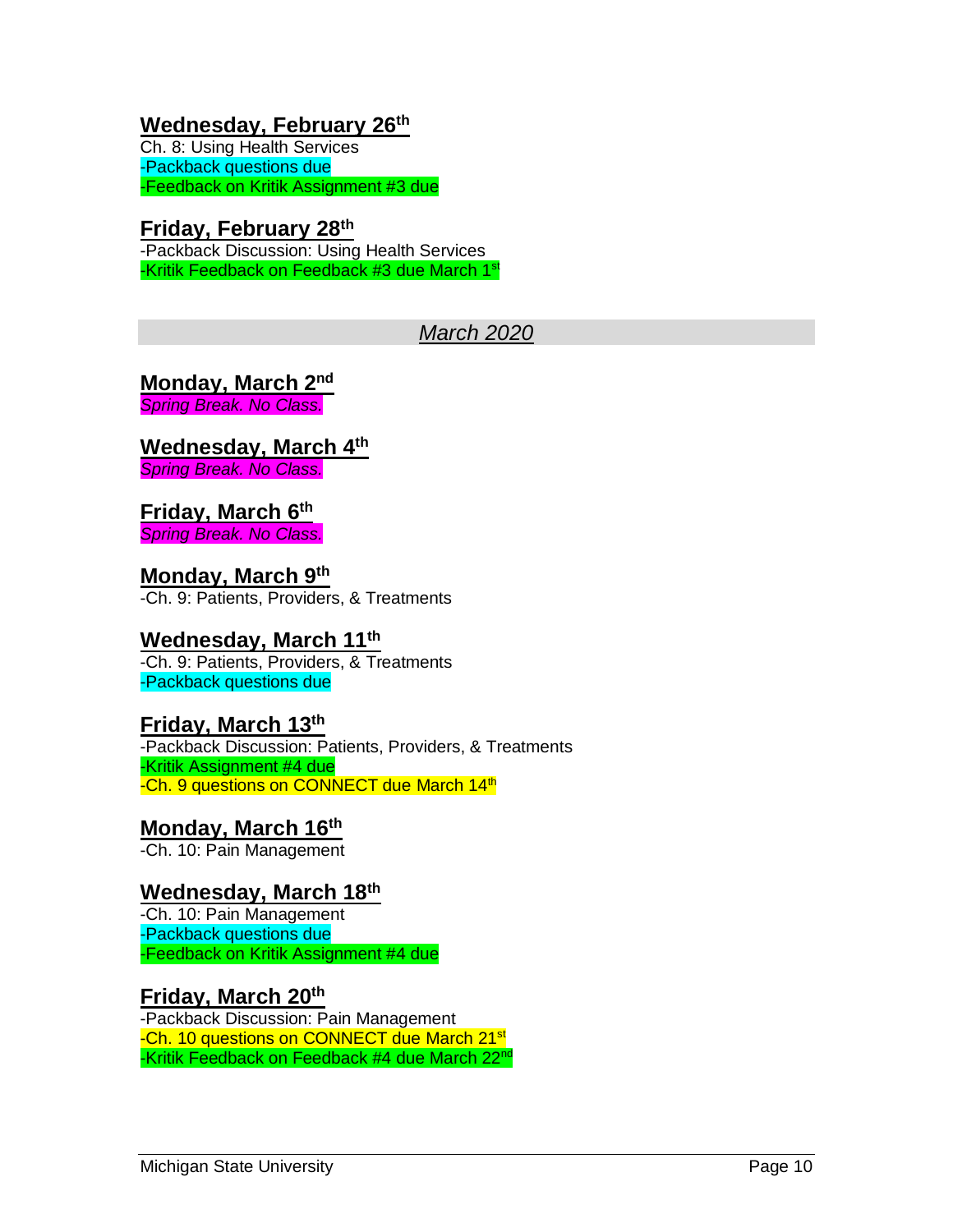## **Monday, March 23rd**

-Ch. 11: Chronic Health Conditions

#### **Wednesday, March 25th**

-Ch. 11: Chronic Health Conditions -Packback questions due

#### **Friday, March 27th**

-Packback Discussion: Chronic Health Conditions -Kritik Assignment #5 due -Ch. 11 questions on CONNECT due March 28th

#### **Monday, March 30th**

-Out of class activity

#### *April 2020*

#### **Wednesday, April 1st**

-Out of class activity -Feedback on Kritik Assignment #5 due

**Friday, April 3rd MENTAL HEALTH DAY. NO CLASS.** -Kritik Feedback on Feedback #5 due April 5<sup>th</sup>

#### **Monday, April 6th**

-Ch. 12: Terminal Illness

#### **Wednesday, April 8th**

-Ch. 12: Terminal Illness -Packback questions due

#### **Friday, April 10th**

-Packback Discussion: Terminal Illness -Kritik Assignment #6 due -Ch. 12 questions on CONNECT due April 11<sup>th</sup>

## **Monday, April 13th**

-Ch. 14: Immune-Related Conditions

#### **Wednesday, April 15th**

-Ch. 14: Immune-Related Conditions -Packback questions due -Feedback on Kritik Assignment #6 due